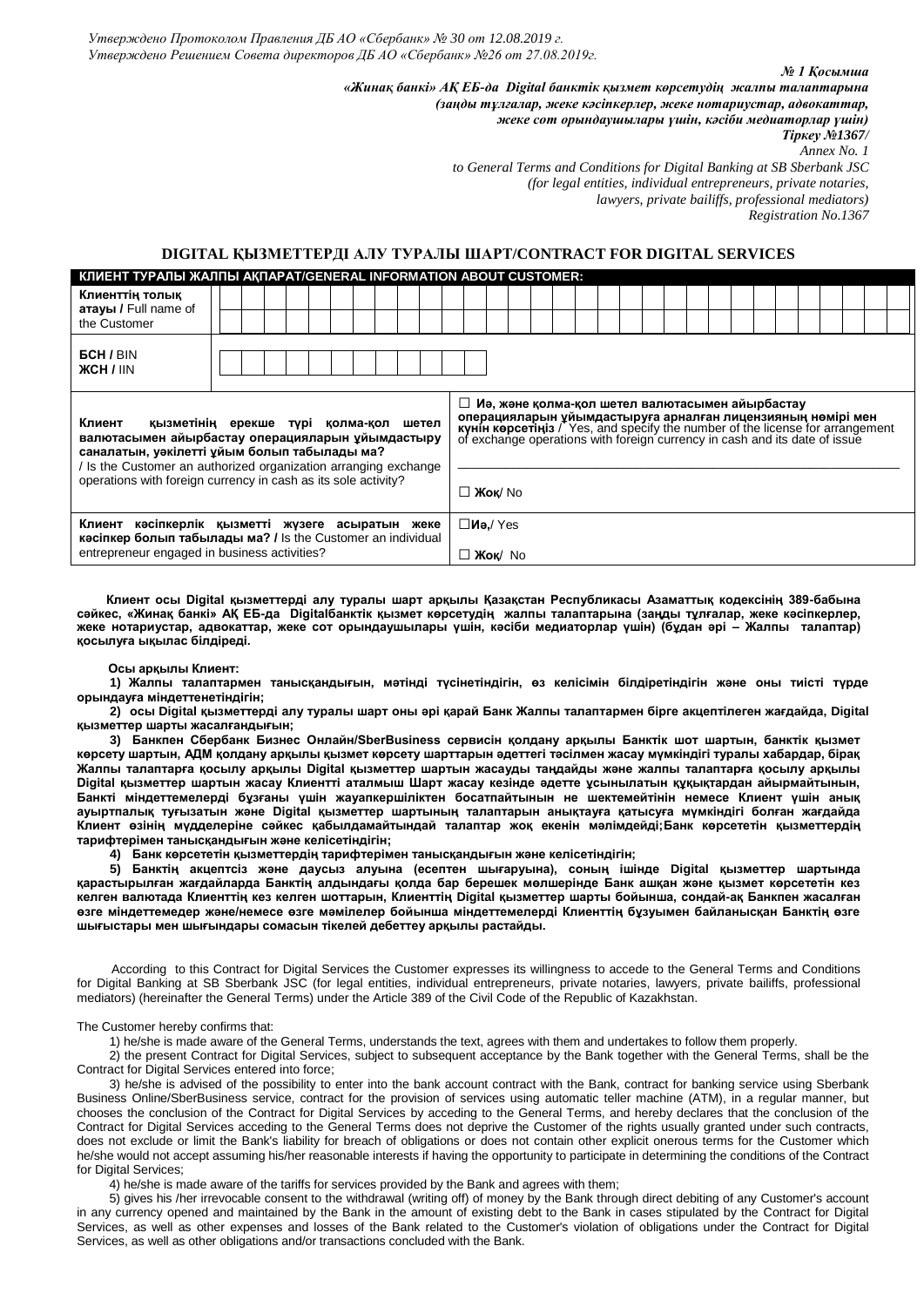*Утверждено Протоколом Правления ДБ АО «Сбербанк» № 30 от 12.08.2019 г. Утверждено Решением Совета директоров ДБ АО «Сбербанк» №26 от 27.08.2019г.*

> *№ 1 Қосымша «Жинақ банкі» АҚ ЕБ-да Digital банктік қызмет көрсетудің жалпы талаптарына (заңды тұлғалар, жеке кәсіпкерлер, жеке нотариустар, адвокаттар, жеке сот орындаушылары үшін, кәсіби медиаторлар үшін) Тіркеу №1367/ Annex No. 1 to General Terms and Conditions for Digital Banking at SB Sberbank JSC (for legal entities, individual entrepreneurs, private notaries, lawyers, private bailiffs, professional mediators) Registration No.1367*

> > *(лауазымы, тегі, әкесініңаты/position, surname, name, patronymic) (қолы/signature)*

# **DIGITAL ҚЫЗМЕТТЕРДІ АЛУ ТУРАЛЫ ШАРТ/CONTRACT FOR DIGITAL SERVICES**

 **Осымен Клиент \_\_\_\_\_\_\_\_ данада, соның ішінде келесі өкілеттіктермен, кілт тасушысын - USB-кілтін (eToken) ұсынуды** 

**сұрайды**/ The Customer hereby requests to provide key medium – USB-key (eToken) in total: \_\_\_\_\_\_\_ pcs., including following authorization:

| N <sub>2</sub> | eTokeneкілеттіктерінің түрі / eToken authorization type                                                  | еТокеп саны/<br><b>Number of tokens</b> |
|----------------|----------------------------------------------------------------------------------------------------------|-----------------------------------------|
|                | Құжаттарғақолқою өкілеттігі болмағанда,<br>соныңішінде/<br>With no right of document signing, including: |                                         |
|                | құжаттардықарау/ document viewing                                                                        |                                         |
|                | құжаттардықараужәнежасау/<br>document viewing and drafting                                               |                                         |
| 2              | Құжаттарғақолқоюқұқығымен, соныңішінде/                                                                  |                                         |
|                | With the right of signing, including:                                                                    |                                         |
|                | біріншіқолқоюқұқығымен/ right of first signature                                                         |                                         |
|                | екіншіқолқоюқұқығымен/ right of second signature                                                         |                                         |
|                | жалғызқолдықоюқұқығымен/ right of single sign-on                                                         |                                         |

**\_\_\_\_\_\_\_\_\_\_\_\_\_\_\_\_\_\_\_\_\_\_\_\_\_\_\_\_\_\_\_\_\_\_\_\_\_\_\_\_\_\_\_\_\_\_\_\_\_\_\_\_\_\_\_\_\_\_\_\_\_\_\_\_\_\_\_\_\_\_\_\_\_\_\_\_\_\_\_\_\_\_\_\_\_\_\_\_\_\_\_\_\_\_\_\_\_\_\_\_**

|                                           | (лауазымы, mezi, әкесініңаты/position, surname, name, patronymic)                                                                        | (KOJJH/Siqnature) |
|-------------------------------------------|------------------------------------------------------------------------------------------------------------------------------------------|-------------------|
| <b>негізіндеәрекететуші/</b> acting under |                                                                                                                                          |                   |
|                                           | (құжаттың (Жарғы/Сенімхат/өзге) аты, нөмірі мен күні/document name, number and date<br>(Articles of Association/Power of Attorney/other) |                   |
|                                           |                                                                                                                                          |                   |

**М.О./**Seal (**болғанкезде**/if any)

**Басшы/Director** 

**Клиенттің мекенжайы /**Customer's address \_\_\_\_\_\_\_\_\_\_\_\_\_\_\_\_\_\_\_\_\_\_\_\_\_\_\_\_\_\_\_\_\_\_\_\_\_\_\_\_\_\_\_\_\_\_\_\_\_\_\_\_\_\_\_\_\_\_\_\_\_\_\_\_\_

**Клиенттің байланыс телефоны**/ Customer's phone number \_\_\_\_\_\_\_\_\_\_\_\_\_\_\_\_\_\_\_\_\_\_\_\_\_\_\_\_\_\_\_\_\_\_\_\_\_\_\_\_\_\_\_

 $\begin{array}{ccccc}\n\frac{1}{2} & & \rightarrow & \text{20} & \\
\text{20} & & & \text{21} & \\
\end{array}$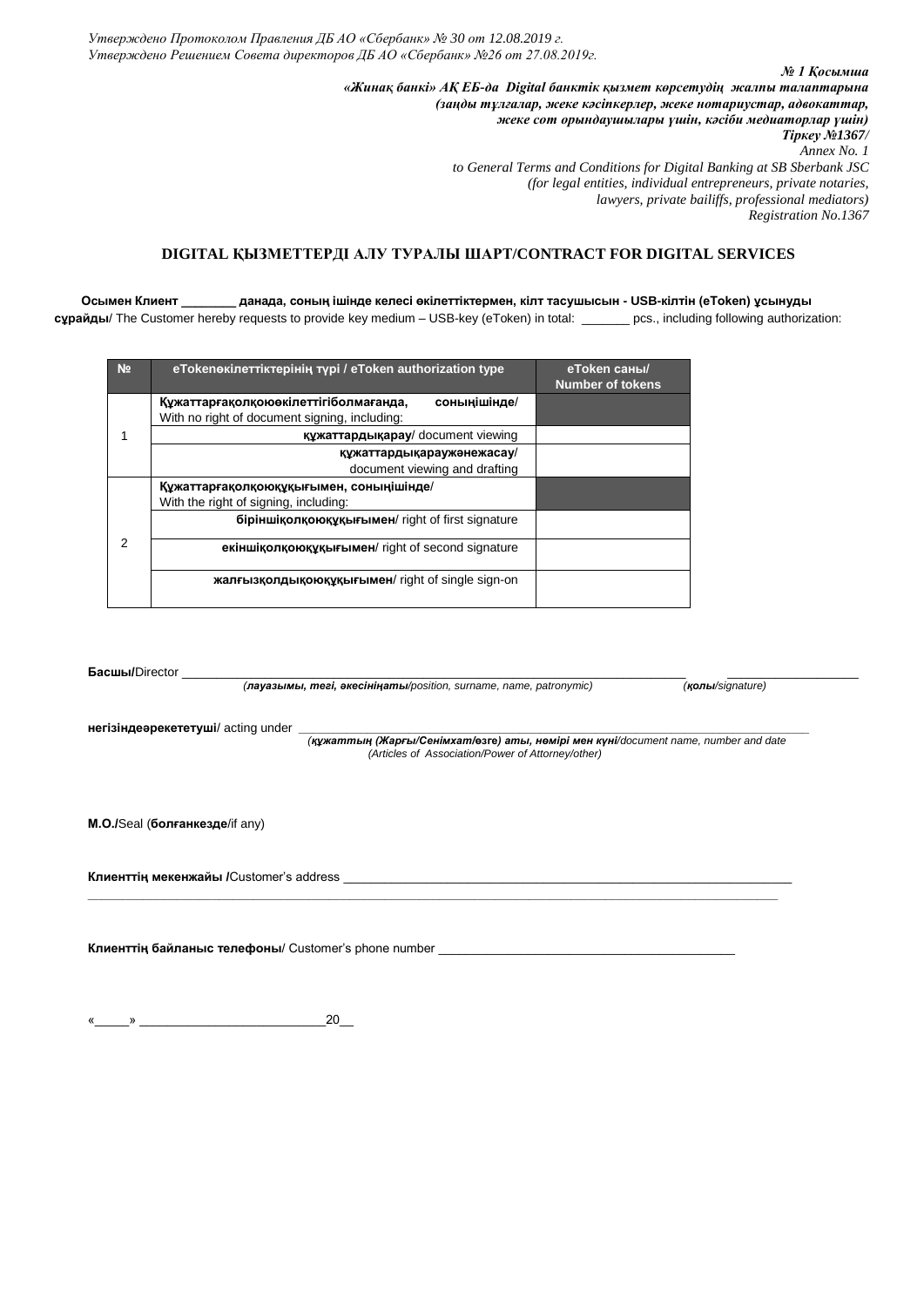*№ 1 Қосымша «Жинақ банкі» АҚ ЕБ-да Digital банктік қызмет көрсетудің жалпы талаптарына (заңды тұлғалар, жеке кәсіпкерлер, жеке нотариустар, адвокаттар, жеке сот орындаушылары үшін, кәсіби медиаторлар үшін) Тіркеу №1367/ Annex No. 1 to General Terms and Conditions for Digital Banking at SB Sberbank JSC (for legal entities, individual entrepreneurs, private notaries, lawyers, private bailiffs, professional mediators) Registration No.1367*

 *(Клиенттің атауы/Customer's name)*

## **DIGITAL ҚЫЗМЕТТЕРДІ АЛУ ТУРАЛЫ ШАРТ/CONTRACT FOR DIGITAL SERVICES**

## **БАНК БЕЛГІЛЕРІ/ BANK MARKS**

**«Жинақ банкі» АҚ ЕБ**

**Қазақстан Республикасы, Алматы қ., 050059, Әл-Фараби д-лы, 13/1 үй Қазақстан Республикасы Ұлттық банкі Монетарлық операцияларды есепке алу басқармасындағы (ООКСП) коды 125, Кор. шоты KZ82125KZT1001300306, БСК SABRKZKA, БСН 930740000137/** SB Sberbank JSC 13/1 Al-Farabi Avenue, Bostandyk District, 050059 Almaty, the Republic of Kazakhstan.

Correspondent Account KZ82125KZT1001300306. code 125 at Monetary Operation Accounting Department, National Bank of the Republic of Kazakhstan, Bank Identification Code SABRKZKA, BIN 930740000137

*\_\_\_\_\_\_\_\_\_\_\_\_\_\_\_\_\_\_\_\_\_\_\_\_\_\_\_\_\_\_\_\_\_\_\_\_\_\_\_\_\_\_\_\_\_\_\_\_\_\_\_\_\_\_\_\_\_\_\_\_\_\_\_\_\_\_\_\_\_\_\_\_\_\_\_\_\_\_\_\_\_\_\_\_\_\_\_\_\_\_\_\_\_\_\_\_\_\_\_\_\_\_\_\_\_\_\_\_\_\_\_\_\_\_ («Жинақ банкі» АҚ ЕБ операциялық бөлімшесінің атауы/орналасқан жері/ Name and location of operations subdivision of SB Sberbank JSC)*

**Digital қызметтершарты/ Contract for Digital Services** 

No. \_\_\_\_\_\_\_\_\_\_\_\_\_\_\_\_\_\_\_\_\_\_\_\_\_\_\_\_\_\_\_\_\_\_\_\_\_\_\_\_\_\_\_\_\_ of \_\_\_\_\_\_\_\_\_\_\_\_\_\_\_\_\_ 20\_\_

**Автоматты депозитарлық машинаны (АДМ) қолданаотырып, Қолма-қолақшанықабылдау, қайтаесептеужәнеКлиенттіңағымдағышотынааударубойыншақызметтердіалуғаарналғанКлиенттіңбірегейсәйкестендірунөмі рі (БСН)**/ Customer's unique identification number (UIN) allowing services for cash acceptance, counting and enrolment to the Customer's current account using automatic teller machine (ATM):

|                        |                                                                                                                                                                                                                                    | Ағымдағы шоттыңвалютасы/                  |
|------------------------|------------------------------------------------------------------------------------------------------------------------------------------------------------------------------------------------------------------------------------|-------------------------------------------|
| $N$ <sup>2</sup> п/п * | Ағымдағы шоттың/                                                                                                                                                                                                                   | Current account currency                  |
|                        | Current account number ( <b><i>KCK/IIC</i></b> )                                                                                                                                                                                   | (қажеттісін көрсету/отметить необходимое) |
|                        |                                                                                                                                                                                                                                    | □<br><b>Теңге/КZT</b>                     |
|                        |                                                                                                                                                                                                                                    | Ресейрублі/RUR                            |
|                        | <b>XCK/IIC No.</b> The contract of the contract of the contract of the contract of the contract of the contract of the contract of the contract of the contract of the contract of the contract of the contract of the contract of | ப<br><b>АҚШ доллары/USD</b>               |
| 1.                     |                                                                                                                                                                                                                                    | П<br><b>EYPO/EUR</b>                      |
|                        |                                                                                                                                                                                                                                    | П<br>Басқасы/Other, атапкөрсету/namely    |
|                        |                                                                                                                                                                                                                                    |                                           |
|                        |                                                                                                                                                                                                                                    |                                           |
|                        |                                                                                                                                                                                                                                    | □<br>Теңге/KZT                            |
|                        |                                                                                                                                                                                                                                    | ப<br>Ресейрублі/RUR                       |
| 2.                     | <b>XCK/IIC No.</b> The contract of the contract of the contract of the contract of the contract of the contract of the contract of the contract of the contract of the contract of the contract of the contract of the contract of | □<br><b>АҚШ доллары/USD</b>               |
|                        |                                                                                                                                                                                                                                    | EYPO/EUR<br>П                             |
|                        |                                                                                                                                                                                                                                    | □<br>Басқасы/Other, атапкөрсету/namely    |
|                        |                                                                                                                                                                                                                                    | П<br><b>Теңге/КZT</b>                     |
|                        |                                                                                                                                                                                                                                    | П                                         |
| 3.                     |                                                                                                                                                                                                                                    | Ресейрублі/RUR                            |
|                        |                                                                                                                                                                                                                                    | □<br><b>АҚШ доллары/USD</b>               |
|                        |                                                                                                                                                                                                                                    | П<br><b>EYPO/EUR</b>                      |
|                        |                                                                                                                                                                                                                                    | ப<br>Басқасы/Other, атапкөрсету/namely    |
|                        |                                                                                                                                                                                                                                    | ⊔<br><b>Теңге/КZT</b>                     |
|                        |                                                                                                                                                                                                                                    | ⊔<br>Ресейрублі/RUR                       |
|                        | <b>XCK/IIC No.</b> The contract of the contract of the contract of the contract of the contract of the contract of the contract of the contract of the contract of the contract of the contract of the contract of the contract of | □<br><b>АҚШ доллары/USD</b>               |
| 4.                     |                                                                                                                                                                                                                                    | П<br><b>EYPO/EUR</b>                      |
|                        |                                                                                                                                                                                                                                    | Басқасы/Other, атапкөрсету/namely         |
|                        |                                                                                                                                                                                                                                    | П                                         |
|                        |                                                                                                                                                                                                                                    | Теңге/KZT                                 |
|                        |                                                                                                                                                                                                                                    | ⊔<br>Ресейрублі/RUR                       |
| 5.                     |                                                                                                                                                                                                                                    | □<br><b>АҚШ доллары/USD</b>               |
|                        |                                                                                                                                                                                                                                    | П<br><b>EYPO/EUR</b>                      |
|                        |                                                                                                                                                                                                                                    | Басқасы/Other, атапкөрсету/namely         |
|                        |                                                                                                                                                                                                                                    |                                           |

\* **Осы Digitalқызметтер шарты негізінде Клиентке ашылатын ағымдағы шоттар санына байланысты, кестедегі тармақтар саны ұлғайтылуы мүмкі**н/ The lines in the table can be added depending on the number of current accounts opened by the Customer under the present Contract for Digital Services.